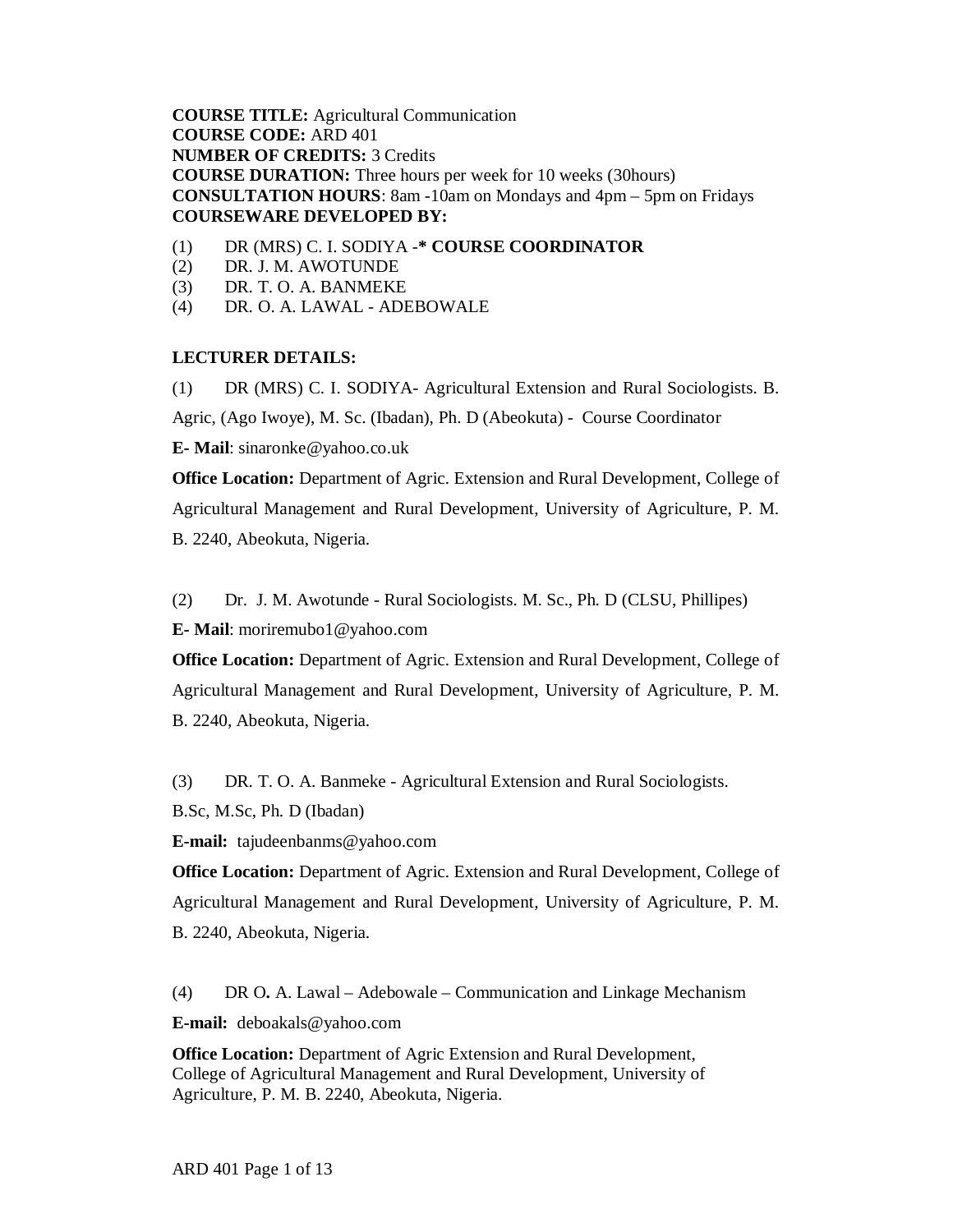## **Course Outline:**

## **PART A - DEVELOPED BY: DR (MRS) C. I. SODIYA**

## **(1) Concept Of Agricultural Communication**

- i. Meaning of communication
- ii. The purpose of communication
- iii. Types of communication
- iv. Communication effects

## (2) **Principles And Processes Of Communication As Applied To Information Dissemination In Agriculture**

- i. Principles of communication relevant to agriculture
- ii. Elements of communication
- iii. Nature of the agricultural extension communication
- iv. Characteristics of extension messages

## (3) **Problems In Communication**

- i. Barriers to effective communication
- ii. Requisites to achieving effective communication

## **PART B - DEVELOPED BY: DR. J. M. AWOTUNDE**

# **(4) THEORIES AND MODELS OF AGRICULTURAL**

## **COMMUNICATION**

- i. Definition of theory and model of communication
- ii. Differences between theory and model of communication
- iii. Uses of theories and models in communication
- iv. Examples of theories and models of communication
- a. Individual difference theory
- b. Social category theory
- c. Social relations theory
- d. The Lasswell formula (model)
- e. Shannon and Weaver's model
- f. Osgood and Shramms Circular model
- g. Genoner's general model
- h. Stimulus Response model
- i. Transactional model
- j. Rogers and Shoemaker's model
- k. White Gatekeeper model

## **PART C - DEVELOPED BY: DR. O. A. Lawal - Adebowale**

## **(5) DEVELOPMENT COMMUNICATION**

- i. Meaning of development
- ii. Communication in development
- iii. Development support communication
- iv. Importance of communication in agricultural/ rural development

#### **(6) MEDIA USE**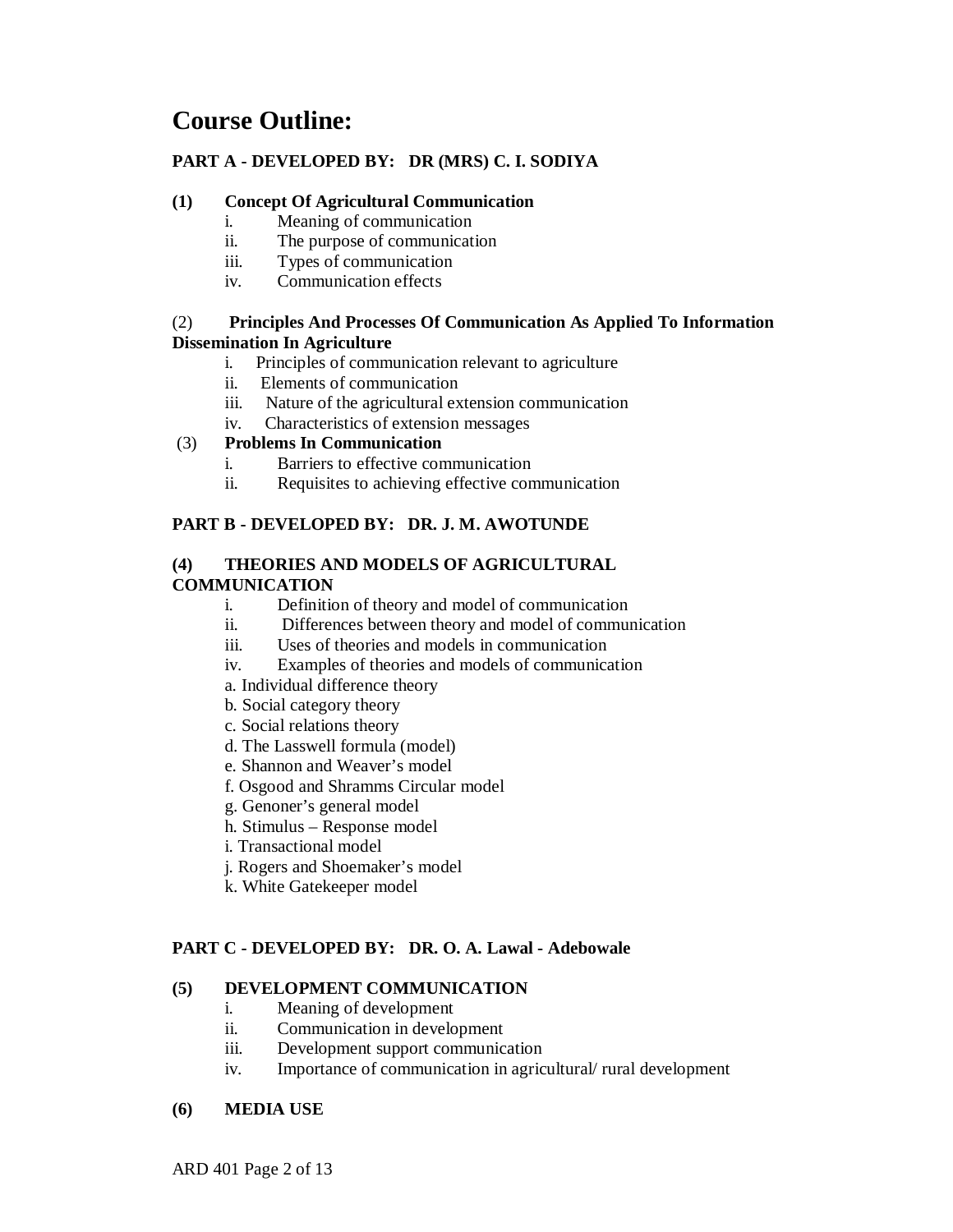- (i). Characteristics of selected media
- (ii). Mass media communication
- (iii). The radio
- (iv). Print materials
- (v). Audio visual aids
- (vi). Traditional/Folk Media (Oramedia)
- (vii). Campaigns

## **(7) AUDIENCE ANALYSIS**

| (i) Observation | (ii) Discussion            |
|-----------------|----------------------------|
| (iii) Surveys   | (iv) Rapid Rural Appraisal |

## **(8) AGRICULTURAL NEWS WRITING**

- i. Agricultural news writing
- ii. Script writing in agriculture
- iii. Guidelines for script writing
- iv. Categories of programmes in which agricultural scripts are relevant
- v. Editing

## **PART D - DEVELOPED BY: DR. T. O. A. Banmeke**

## **(8) DEVELOPMENT OF KNOWLEDGE AND SKILLS IN THE USE OF AUDIO VISUAL HARD AND SOFTWARES**

- (i) Operation, Care and Maintenance of selected Audio and Visual Equipment
- (ii) Recording
- (iii) Modern information and communication Appliances

#### **Course Requirements:**

Students are expected to participate in all the course activities and have a minimum of 70% attendance to qualify for writing the final examination. Students will be required to submit a term paper on any of the topics treated in this course. This will account for part of the continuous assessment. Students will be expected to write a short class test and submit assignments. All class assignments should be word processed on A4 paper

#### **Method of Grading:**

| 1. Class Assignment                        | 5 marks   |
|--------------------------------------------|-----------|
| 2. Class Attendance                        | 5 marks   |
| 3. Class Test                              | 15 marks  |
| 4. Term paper                              | 5 marks   |
| 5. Comprehensive Final Examination 70marks |           |
| Total                                      | 100 marks |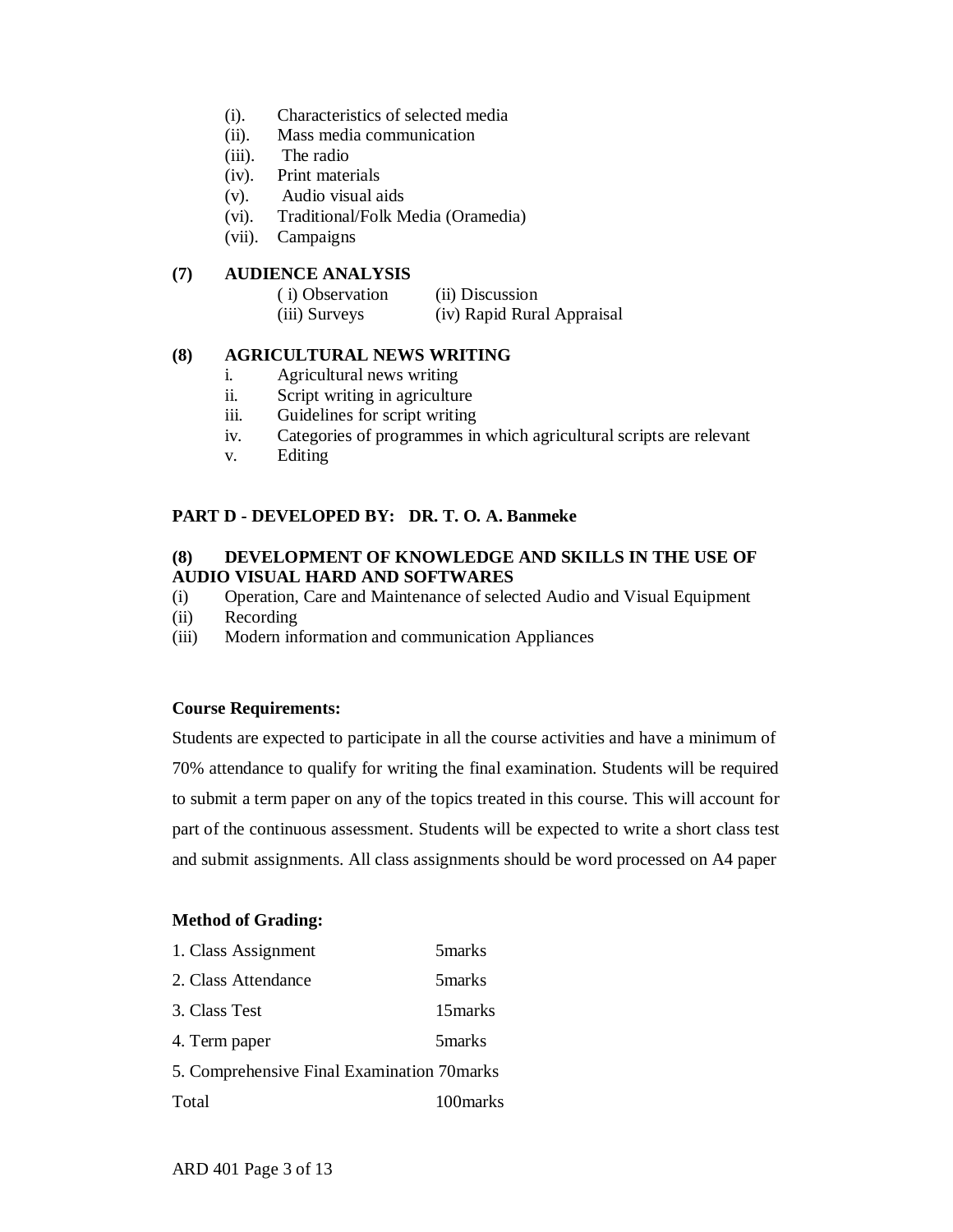#### **Course Delivery Strategies:**

The course objectives will be achieved by the traditional face to face weekly lecture on designed topics, theoretical materials (lecture notes) provided during the lectures and group exercises. The course delivery strategies will be supported through tutorials and study review at the end of the semester. Students will be encouraged to actively participate during the lecture. Students will also be encouraged and required to read around the topics and follow current communication media and strategies used for agricultural extension teaching around the world in journals and on the web.

#### **Lecture Content**

#### **The Meaning of Communication**

- Communication the process by which one person or group shares and impacts information to another person or group so that both clearly understands one another. - Communication can also be defined as the transfer of information and understanding from one entity (person, institution, extension agent etc) to another entity.

Communication is the act of making news, opinions, or feelings known.

- Communication has also been defined as a conscious attempt to share information and ideas with others. Another definition of communication sees it as the transfer of information from a source to a receiver through a medium with the intent to change his behaviour.
- Communication is the key that opens the door for a change. It is a part or the myriad of decisions that, taken together constitute social change. There is therefore no other way to understand the process of change without considering communication since, to a large extent; change involves communication with oneself or with others.

From the definitions above, it can be concluded that, communication is a process and not an event, a method and not a happening. It involves two parties, the communicator and the audience. The communicator has an idea that he/she wants to share with the receiver (farmers/clientele). The communicator can be an extension agent or teacher who must posses some credibility. His/her credibility will, however depend on the extent to which he/she is perceived as a reliable source by the receivers. He is expected to know his audience, know his subject matter, use terms and language that people will understand and have the interest of the audience at heart. The audience or receiver could be an individual, group, a class or group of farmers listening, watching or reading the message from the source.

#### **The purpose of Communication**

The purpose of communication is to generate a response or reaction which may be physical, emotional, expressed or subdued in and from the receiver(s) of the message. Basically the purposes of communication are:

1. To persuade the receiver in his direction or thinking.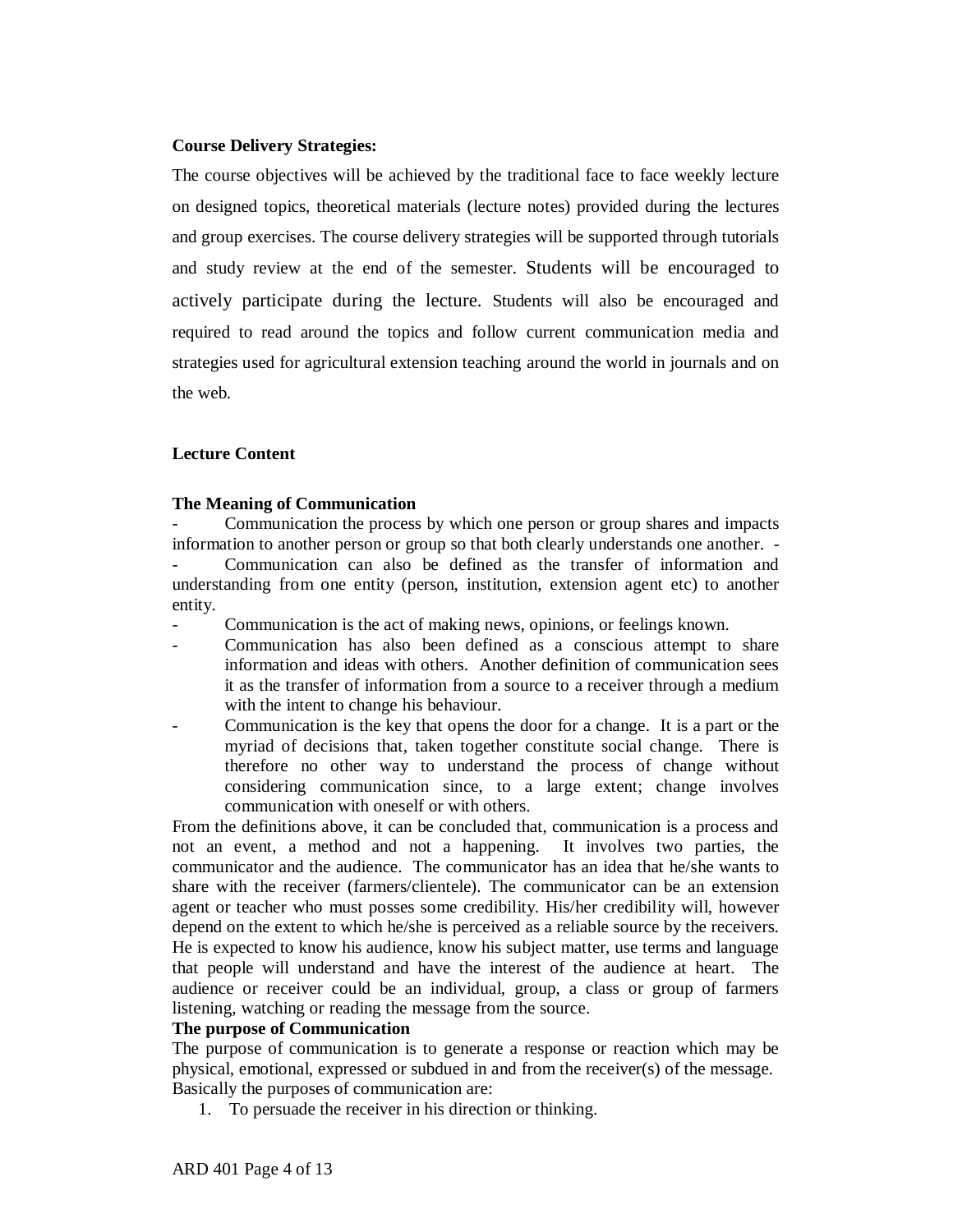- 2. To inform the receiver about an event, issue or a development or even, a new farm practice/product.
- 3. To entertain the receiver, and make him relax.
- 4. To educate the receiver by impacting knowledge to him
- 5. To sell an idea to him.

The ultimate purpose of communication therefore, is to create the same picture that exists in one individuals mind in the mind of another individual. The principle behind the philosophy of communication is to establish unity (a oneness) between the source(s) of the message and the receiver(s) of the message.

## **Types of Communication**

- (i) Vertical and Horizontal Communication
	- (i) Intrapersonal, interpersonal, and mass communication

## **The Characteristics of Communication in Agricultural Extension**

An extension agent can not teach if he can not communication well. So, it is a well acknowledged fact that most future progress in Agricultural Development in many developing countries like Nigeria will depend on the ability of the communication skill possessed by the change agent. Good communication does not only consist of imparting knowledge, but also help people gain a clear view of the knowledge.

The common characteristics of Extension Communication are:

- (1) Communication in extension is a two way process involving the source and the receiver i.e. information and ideas must flow from the receiver to the sender of message and vice-versa.
- (2) The communicator must communicate ideas; collect facts relative to the subject matter, which are accurate, fast and appropriate.
- (3) Communication must be organized. Materials to be presented must be carefully arranged so as to be cohesive, proceed step by step, and give facts in logical sequence.
- (4) The receiver must cooperate in communication.
- (5) The communicator must maintain a standard of culture that would stimulate communication success.

#### **Communication Effects**

As a change agent, there are three main communication effects that you must strive to achieve. Namely;

- (i) change in receivers knowledge
- (ii) (ii)change in receiver's attitude,
- (iii) (iii)change in receivers overt behaviour.

In a number of communication situations, these changes occur in sequence in the sense that, change in knowledge is supposed to induce change in attitude which in turn induces a change in behaviour. As a change agent therefore, you should structure your messages in line with this sequence.

## **Principles of communication relevant to Agriculture**

1. People need to be informed: Information is a necessary input for the proper development of agriculture.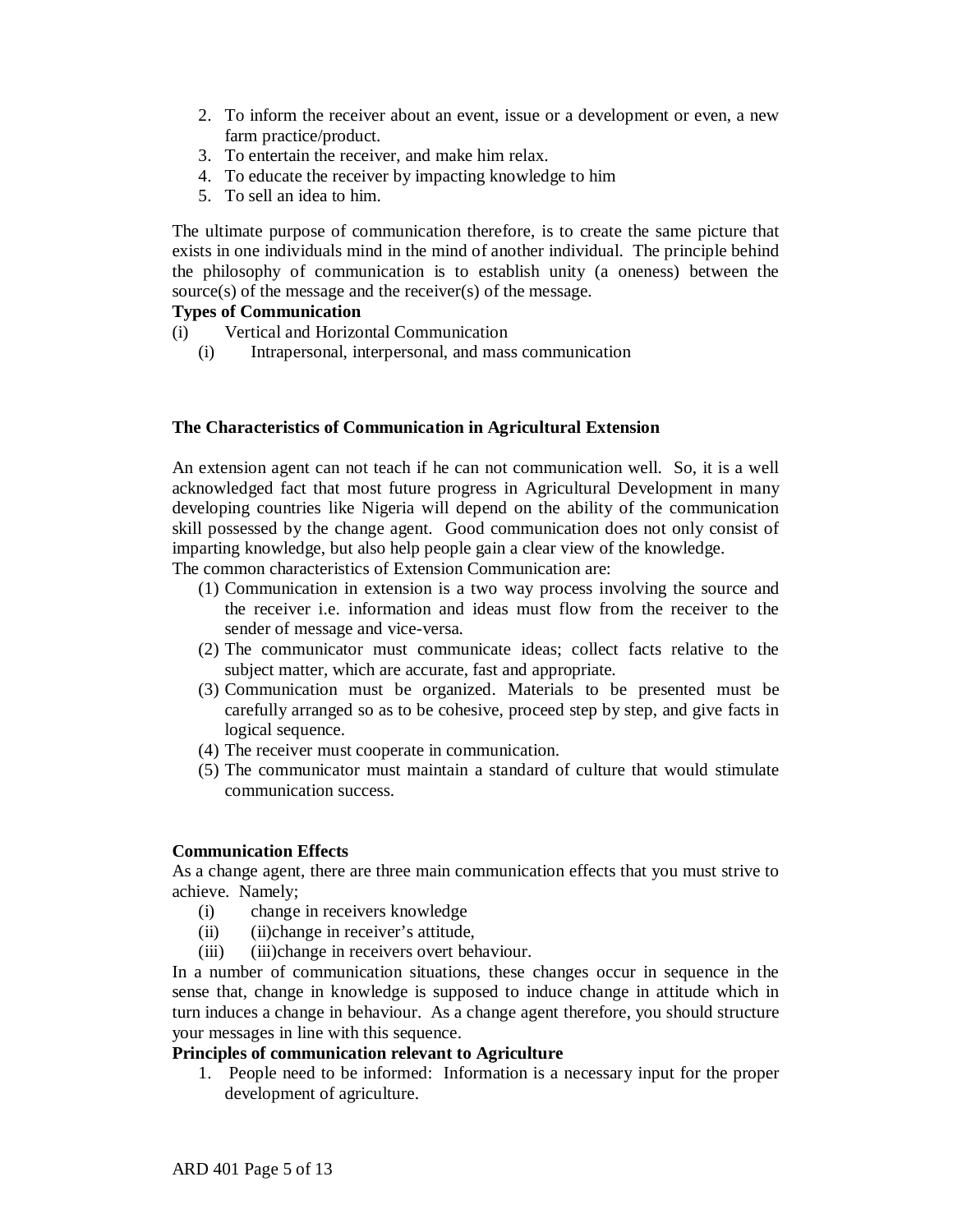- 2. Communication should start with the target audience expressing their needs and wishes: The central aim of communication is to achieve a desired change in the target audience. Unless the needs and wishes of the audience are known, it becomes very difficult to achieve any desired change.
- 3. Message content should be well suited to the needs of the target audience and not the sponsor or source. However, in order to achieve effective communication and make positive contribution to agricultural development, the message content of communication must be suitable to farmers' farm situation and socio-cultural environment as well as meeting their needs and aspiration.
- 4. A combination of channels should be used to impact knowledge, ideas and information. Different channels appeal to different senses. Human senses often reinforce each other in the acquisition of knowledge, ideas and information. So, when two or more channels are used to impact knowledge, idea or information, the target audience has a greater opportunity to understand the chance of achieving his stated objectives as well as that of his clientele.
- 5. Target audiences are not usually homogeneous; therefore their required information or message contents and motivation requirements should be expected to differ.

#### **Functions of Mass Communication**

- i. Surveillance functions: This is what makes the media society the "Watch Dog". It facilitates the spread of information on political tragedies and it shapes information about events happening around the world.
- ii. Interpretation Functions

The mass media tend to make sense of information and thereby enable target audience benefit.

- iii. Cultural Transmission Functions: This gives further information and clues about the society. It is also used to teach culture and as a means of transmitting social education.
- iv. Entertainment functions: It is a means of creating joy and serves as a outlet for excitement for the audience.
- v. Propaganda functions: It is used for brainwashing and popularization of a specific issue of interest.
- vi. Commercial Functions: It is used for advertisement and income generation for the different media outfits.

#### **MAJOR ELEMENTS IN THE AGRICULTURAL EXTENSION COMMUNICATION PROCESS**

Communication process is considered as essential element in the extension education process. Hence, there is the need to appreciate its essence and components.

According to Berlo (1960), there are four major elements in the communication process. This is referred to as the  $S - M - C - R$  model of communication. The letters in order represents **SOURCE, MESSAGE, CHANNEL AND RECEIVER.**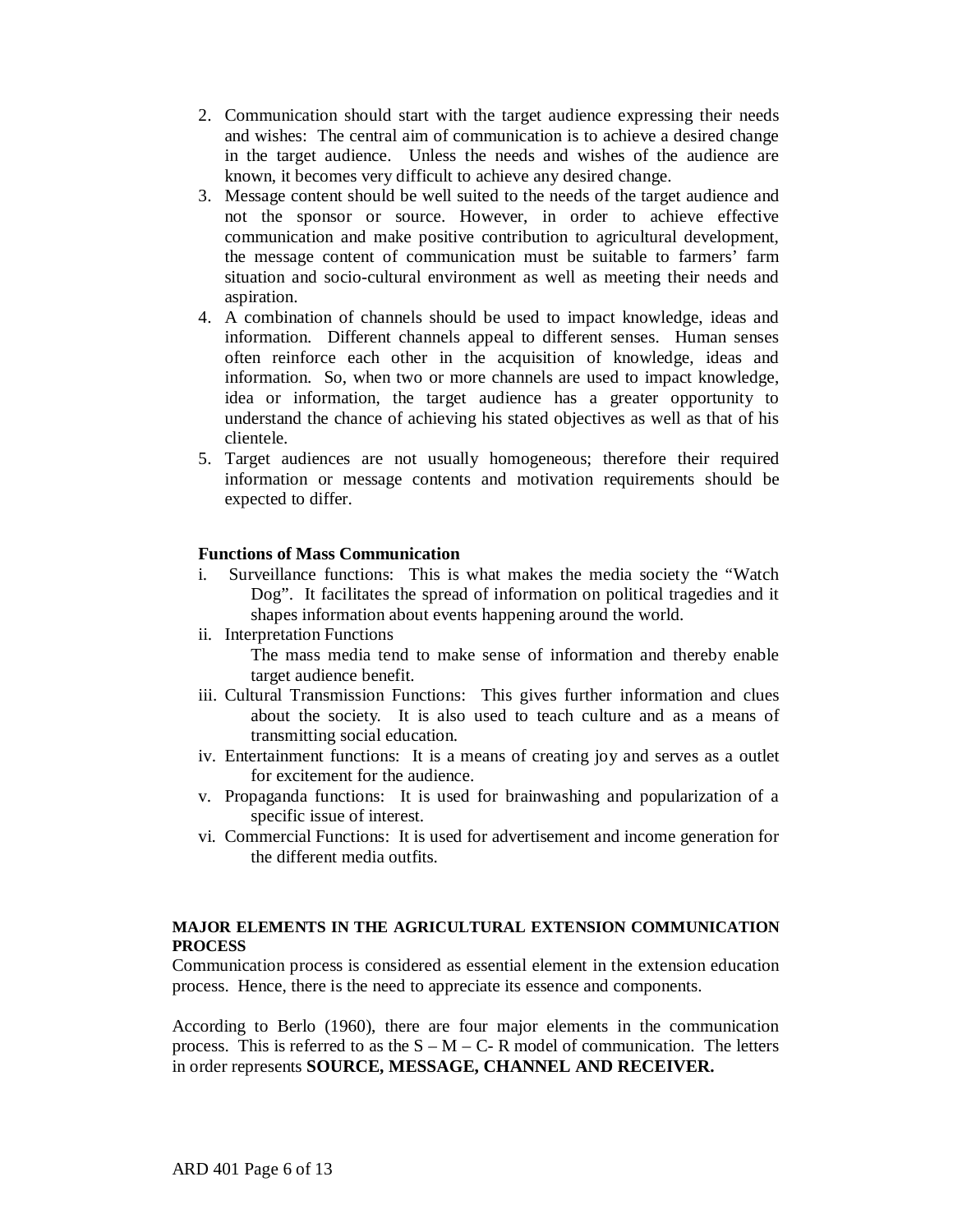**Source**: A source is the originator of information to be communicated. This may be an individual or a group working together or an institution.

**Message**: the message is the stimulus or idea that the source transmits to the receiver. Message must be clear, useful to the audience, relevant to the environment and timely with respect to their farming activities.

**Channel**: A channel is the means by which a message travels from the source to the receiver. The human sense of hearing makes up the most common means of exchanging ideas.

**Receiver:** A receiver is the target of teaching/communication who decodes the message symbols into a meaningful form.

Feed back: Feed back is a response by the receiver to the source's message. Through feed back, the source is viewed as a receiver. Thus, feed back emphasizes the mutuality and success of communication. It is a control device and an important indicator of areas requiring modification and for further scientific inquiry.

## **THE NATURE OF THE AGRICULTURAL EXTENSION COMMUNICATION PROCESS**

Communication process is the process of transmission and reception of information through talk, written material or other medium. In communication, something triggers off the thinking process of the originator of the communication (information, message, suggestion, knowledge, etc). This originator (source) then decides on how he/she will pass on the thought in his/her mind to another individual. He decides the words (spoken or written), gestures, actions, etc that he will use in conveying the message. He even decides how the message will get to the receiver. When the receiver gets the message, a series of thought springs up in his/her mind. This leads to a response. When the response gets to the former source (who is now a receiver), another series of thought springs up and the process continues. The cycle goes on and on as a continuous process with an intrinsically built self propelling inertia. The non static aspects of communication process are the thought, attitudes, behaviour, relaxations and emotions.

#### **BARRIERS TO EFFECTIVE COMMUNICATION**

A lot of barriers, problems and obstacles exist in the process of communication. The problems are identified as follows:

Feed Forward

- (i) Homophily/Heterophily Principle
- (ii) Selectivity
- (iii) Cognitive dissonance
- (iv) Noise
- (v) Empathy
- (vi) Wanning Attention
- (vii) Information Overload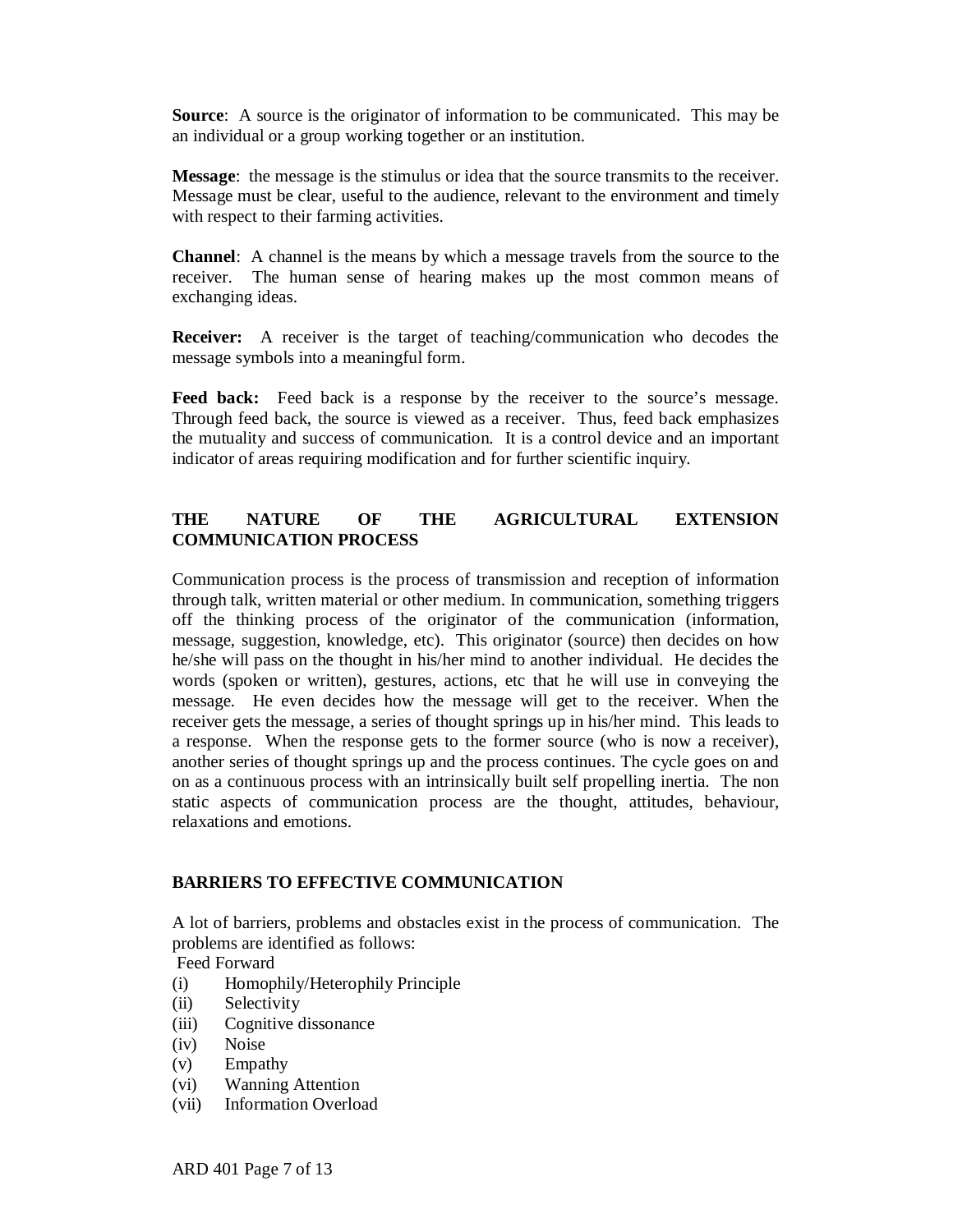- (viii) Credibility
- (ix) Shortage of physical and material inputs

#### **DEVELOPMENT COMMUNICATION AND AUDIENCE ANALYSIS**

**Course content:** Concept of development, communication and audience; communication media, communication methods, extension teaching aids, audience analysis, script writing and editing.

**Aim:** This section aims at imparting the knowledge of communication principles in educating farmers on agricultural technology applications, improved farm productivity and marketing of farm produce competitively. At end of the lesson the students are expected to be able to understand and make use of different communication media under varying circumstances to reach out to their targeted audience, who must be well understood for the purpose of meeting their needs

#### **Development communication**

Development, from a sociological point of view implies empowering members of a social system such that they are able to explore their environment for their socioeconomic wellbeing. It entails having access to functional infrastructural facilities and technical information for manipulation of the environment to satisfy their social and economic well being.

Communication on the other is essential to attainment of economic and social development of a social system. That is, through effective means of communication, useful technical information can be readily communicated to end users for application and transformation of their social and economic well being.

Since extension service has the goal of transforming the socioeconomic well being of their clients and their social system at large, it thus rely heavily on technical information and communication media to achieve the aim of development efforts.

#### **Communication media in extension services**

Communication media refers to the means by which information is disseminated to extension clients. This may be by prints, spoken word, and signs and symbols.

*Prints:* This implies putting extension messages in written form. This could be text on papers, handbills, educational board, fliers etc. This is meant to give comprehensive information on a subject matter which can be read over time by the would-be users.

*Spoken words:* This is entails oral message delivery by extension personnel to extension clients. This entails delivering the message in clear form such that the clients understand the message for application. This calls for use of the language best understood by the extension clients.

*Signs and symbols:* This entails making use of signals or indicators for dissemination of information to ones client. This is usually devoid of spoken and written words. For understanding the packaged signs and symbols, it implies that what is traditionally understood by members of the social the system must be used by the extension personnel. The extension personnel must however understand the signs and symbols as understood by members of the social system so as to avoid conflicts of meaning.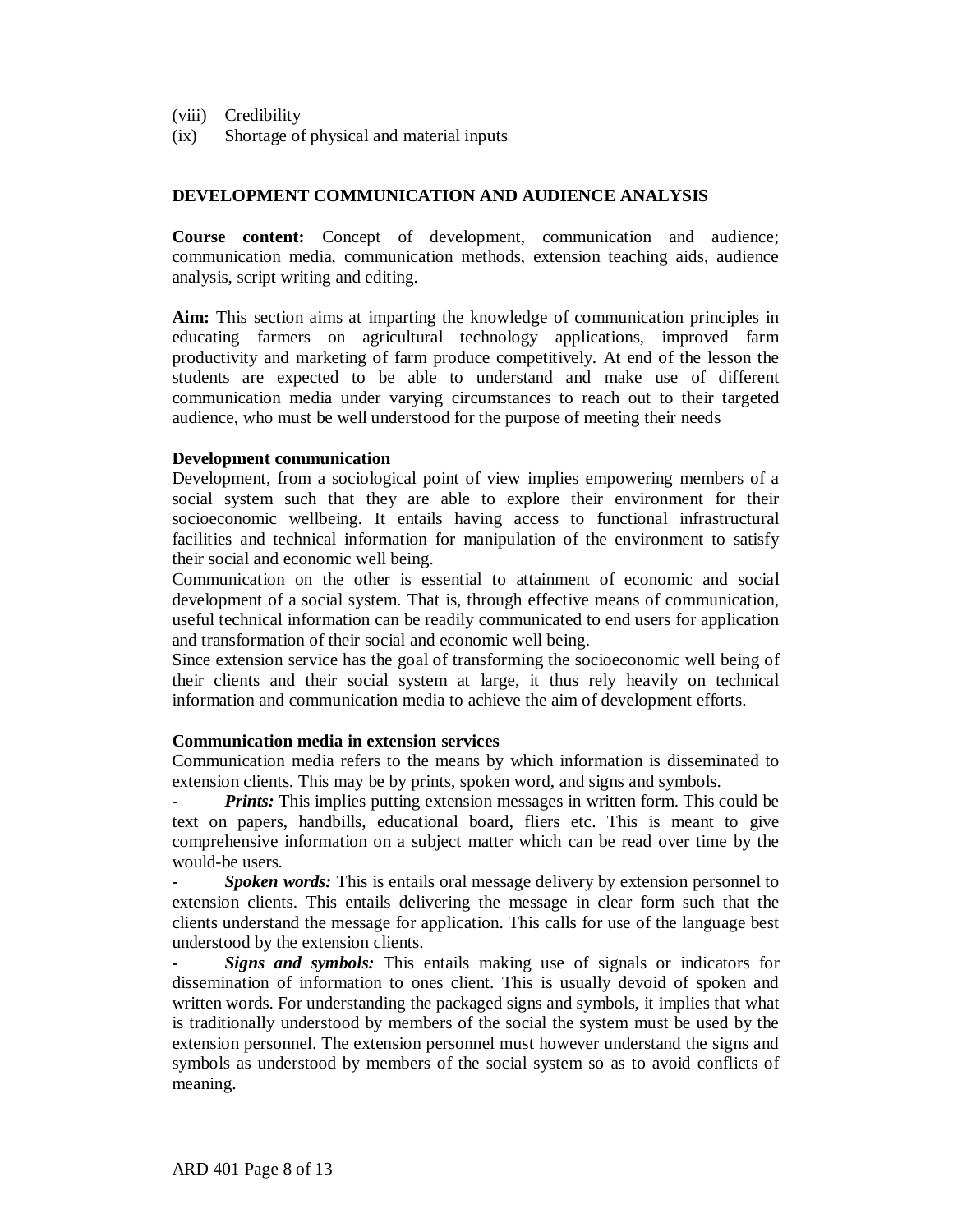#### **Channels of communication**

A channel of communication refers to the means by which packaged information can be disseminated to the clients. Example of communication channels are television, radio, person to person, paper etc.

*Radio broadcast:* This entails communication of extension messages through the radio. This makes use of sound mainly.

*Television broadcast:* This entails the dissemination of extension messages via the television. This makes use of sound and pictures.

*Information and Communication Technology (ICT):* This refers to any electronic device that facilitates the collection, processing, storage, retrieval, flow and exchange of information between a source and the receiver.

This makes it possible for quick exchange of information and feedback or interaction in TV and radio broadcast.

#### **Audience Analysis**

Extension audience refers to a set of people targeted for extension message delivery. This may be men's club, women groups, youth associations etc. Extension audience is however made up of different categories of people and this may be in terms age group, sex, occupation - crop, livestock and agro-processing, educational background etc.

In view of the differences in members of a social system or groups, it implies that make up of a group differs in composition and such calls for analysis of the audience for effective packaging of agricultural extension messages.

Therefore group analysis can be done through the following methods:

*Observation:* This entails taken a careful and critical look at the members of a group so as to know and understand their make-up and what they do as means of livelihood. This calls for living with community for sometimes and interacting with the members

*Discussion:* This can be done either by having meaningful and in-depth discussion on specific purpose with a key informant, informal groups or formal groups in a social system

*Survey*: This is a scientific approach to studying and analysing the make-up of a group. This could be conducted by employing sampling techniques such as random, systematic, quota, purposive sampling. Thereafter, data collecting and analysis, based on which conclusion will be drawn.

**Rapid Rural Appraisal:** This entails interaction with the audience for quick data collection or information generation about the make-up of the group.

#### **News Writing and Editing**

News refers to newly generated information that will be of value to the audience. Such information either stimulates the audience to action or have them informed on the issue of concern.

Writing implies scripting or putting a piece of information down in writing. Writing style may however take different forms. It could be in narrative, descriptive, expository, persuasive, argumentative forms. The employed style of writing depends on purpose or what one wants to accomplish.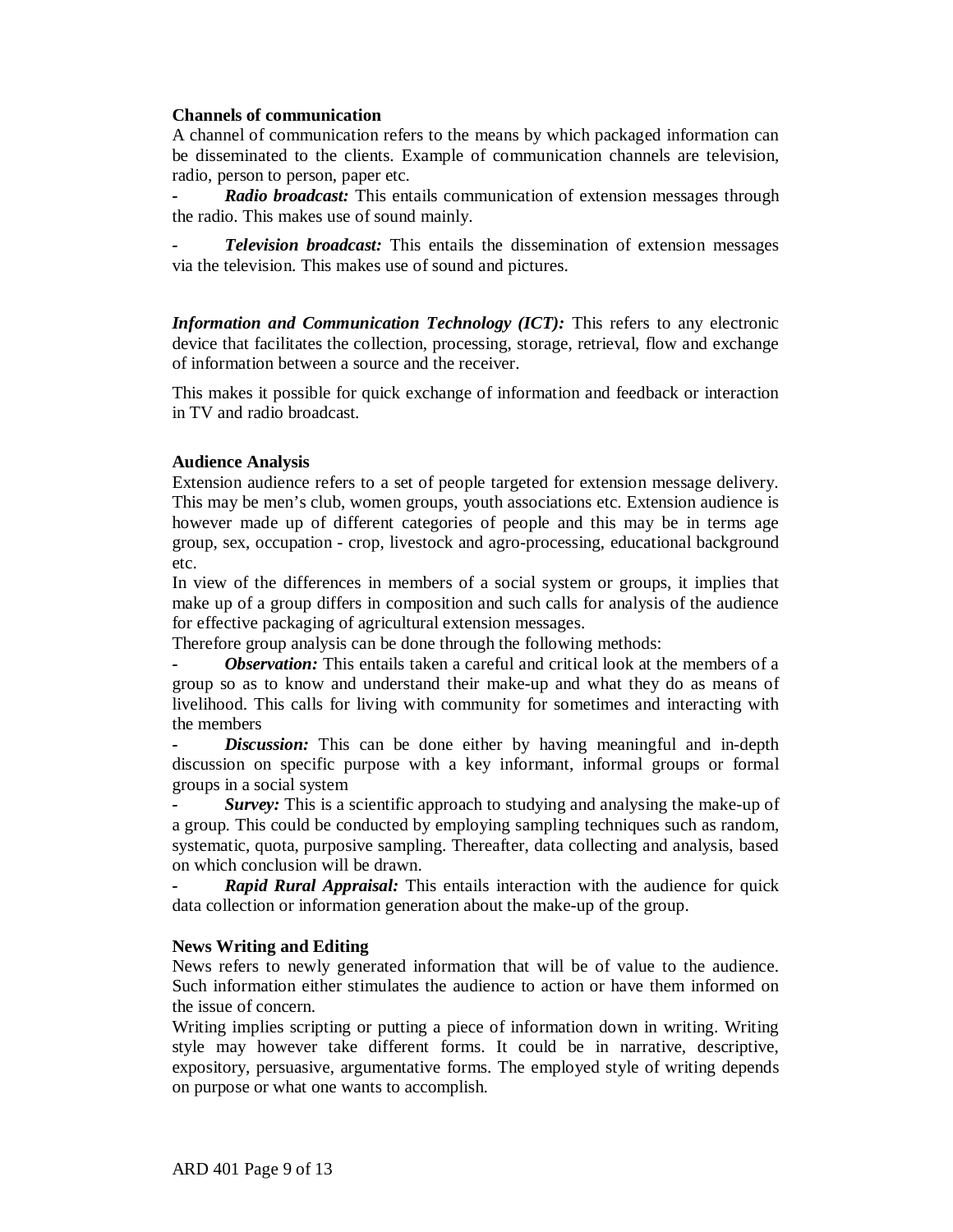Editing simply refers to taking a careful look at a write-up with a view to ensuring that errors are corrected for clarity.

## **Agricultural programmes**

Broadcast programmes entail different dimension or ways by which agricultural activities can be packaged and presented in both print and electronic media. Programmes may the form of talks, magazines, documentary, features etc

## **DEVELOPMENT OF KNOWLEDGE AND SKILLS IN THE USE OF AUDIO VISUAL HARD AND SOFTWARES**

**Meaning of audio-visual aids:** These are devices that are used by a speaker in order to assist learners to easily understand and remember the information and knowledge that he/she is trying to pass across to the audience. It helps to make teaching and learning more effective by engaging more than one sense at a time.

Some reasons why audio-visual aids are used include:

- 1. It aids capture audience attention
- 2. They can highlight the main points of the talk clearly
- 3. People often remember messages perceived with several senses better than those perceived with a single sense.
- 4. The possibility of misinterpreting concepts is reduced
- 5. Some aids help us to structure our messages in a systematic way

However, regardless of the benefits of audio-visual aids they will be of little use f operators do not know how to incorporate them effectively into a presentation. Introducing audio-visual aids at the wrong time or using them incorrectly can disrupt the flow of a presentation and thereby forgetting vital or essential information intended for the listeners. There are therefore certain techniques and principles that have to be put in mind in order to effectively and smoothly incorporate audio-visuals into your presentation.

#### **Techniques and principles of incorporating audio-visuals in presentations**

- 1. Select the aids in accordance with:
	- (a) The educational and instructional objectives of embarking on the activity
	- (b) Composition and size of the audience (For example, how educated are they? Is it a large or small audience? etc)
	- (c) The nature of the extension message (It should be noted that abstract concepts are difficult to convey visually )
	- (d) The available audio-visual aids.
- 2. It is necessary to display audio-visual aids where they are visible to everyone. Audio materials that cannot be heard or letterings or visuals that cannot be seen will make the audience become restless and inattentive.
- 3. When using an audiovisual aid you should position the aid away from your body e.g. when discussing something on a chart, graph or slide, you should use a pointer such as a ruler, since this allows the presenter stand further away from the aid.
- 4. Talk to the audience and not to the audio-visual aid. Although you will need to glance at the aid occasionally and the audience's attention will naturally be focused upon it. It is still important to maintain eye contact with the audience.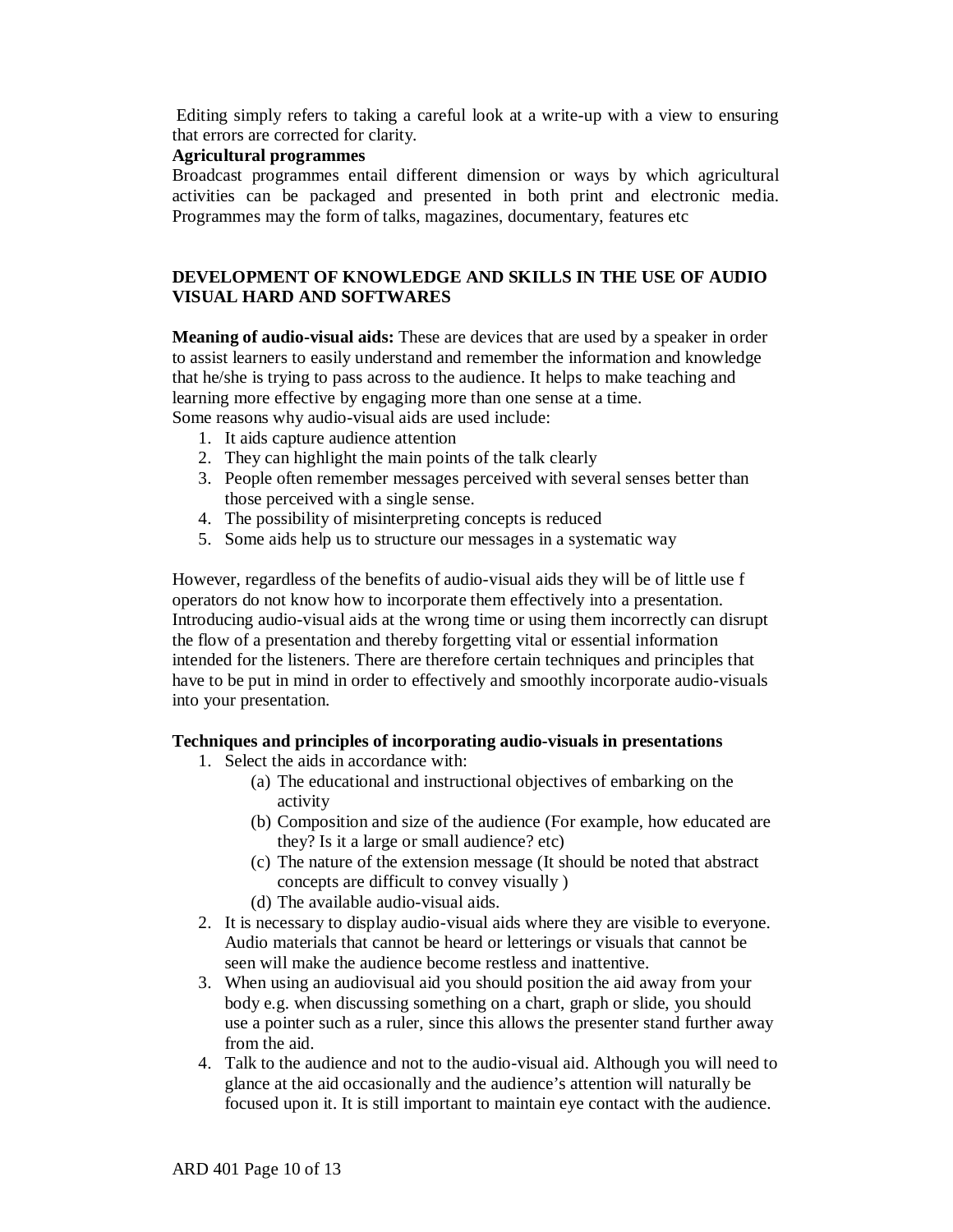Therefore when pointing out something about the aid, you should use the arm nearest to the aid. This positioning will enable you to continue facing your audience. However, using the opposing arm would necessitate turning your back and losing eye contact.

- 5. Display audio-visual aids only while discussing them. When it is no longer the focus of attention, remove it or turn it off. Whenever an audio-visual aid is in sight, some listeners will be focused upon it and not on the presenter.
- 6. Explain audio-visual aids clearly and concisely. The presenter should use it to reinforce message, complement and supplement spoken words, refer to subject matter content, explain them and ask questions about them. In using the audiovisual aids do not assume that the audience knows the purpose of presenting the aids.
- 7. Practice or preview the aids before hand, particularly when using projected aids.

#### **Types of audio-visual aids used in extension**

- Blackboard or white board
- Flannel boards
- Flip charts
- Projectors (Power point projector, slide, overhead)
- Television
- Video, DVD, VCD
- Photographs
- Drawings

#### **Operation, care and maintenance of selected audio and visual equipment**

**- Chalkboard:** The materials required include white and coloured chalks, duster and pointer. The board should be dark and large enough for the purpose.

**- Whiteboard:** Different colours of white board maker, cleaner

**- Flipchart:** The materials required in effectively using the flipchart are tripod stand, paper pads and writing pens. It is important to have the prepared pages securely attached to the pad and writing pens in different colours should be handy.

**- Flannel boards:** Materials required to effectively use a flannel board are tripod or wall and previously prepared appliqués. It is necessary that these prepared appliqués are arranged in the order that they are needed and that they stick well.

**- Slide projectors:** In using a slide projector you require prepared transparencies, screen and pens.

#### **Modern information and communication appliances**

Contemporary discoveries, inventions and developments in electronics has given birth to a new generation of electronic audio-visual aids. Some of these are not only computers and television sets themselves, but computer and television based. Some important appliances include: computers, GPS units, GSM amongst many others. The development of computers and improvement in telecommunications offer farmers many new opportunities to obtain technical and economic information quickly and use it effectively for their decision-making. Modern information technology can give the farmers rapid access to a large amount of information, help them select from this exactly the information they need for their decision-making and with the assistance of decision-making models,, guide their decision-making. It also affords the extension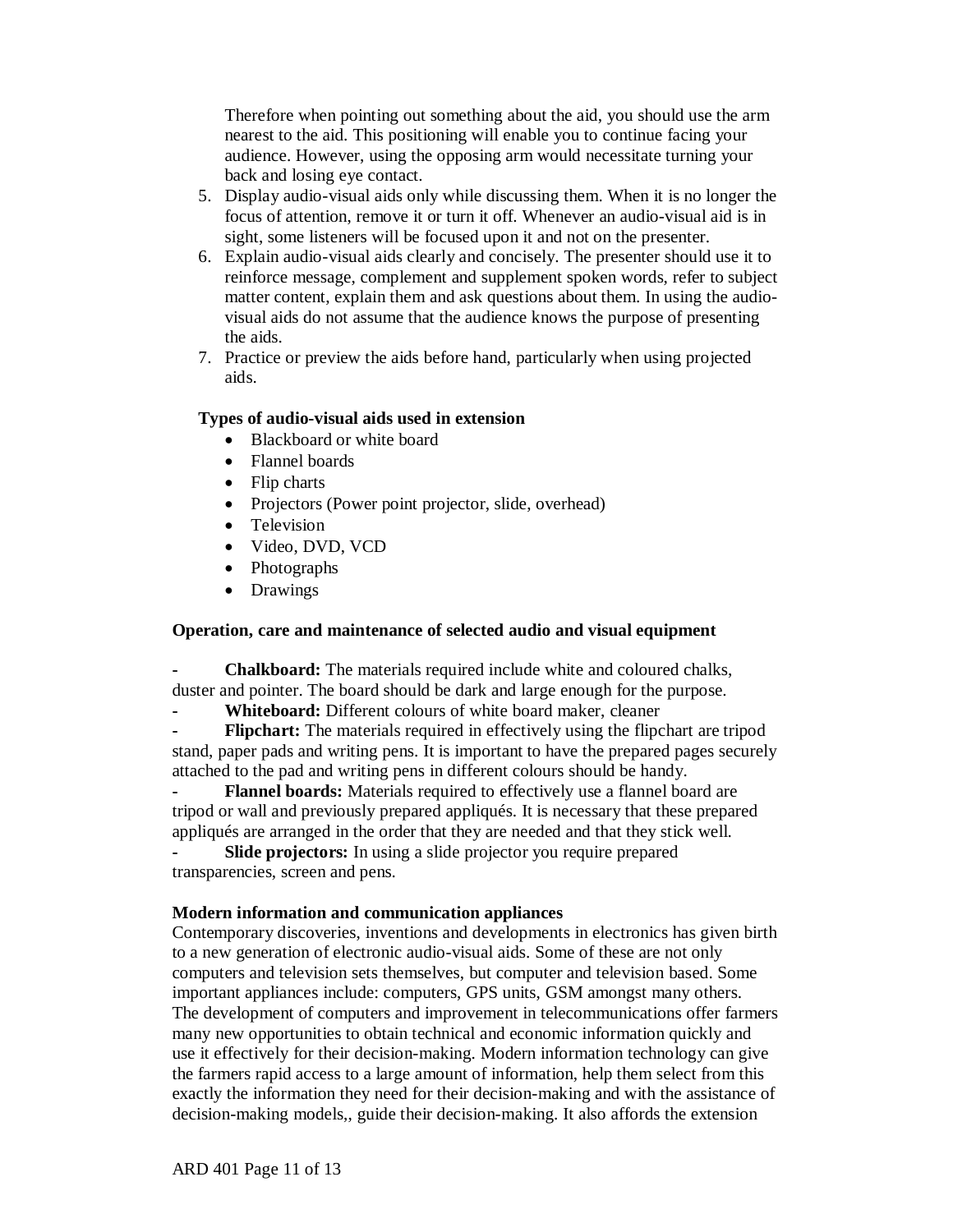agent the opportunity to provide advice custom tailored for each farm and farmer without visiting the farm personally.

### **Some ways of using modern information technologies in extension**

#### **1. Electronic data base access and search systems**

Data bases that contain information on characteristics of plant varieties, plant and animal diseases and possible control methods, market prices of inputs and products in various markets, weather forecasts can be accessed online.

**2. Feedback systems**

Modern technologies make possible much faster and more effective feedback

**3. Advisory systems**

This can include decision support systems and expert system. Simulation models are rapidly gaining importance in research on plant and animal production. Linear programming and similar techniques also are now important in economic research.

## **4. Networks**

Modern information technology to some extent allows widely separated farmers to maintain contact irrespective of distance. This allows people to place information on the network, ask questions from other groups, send electronic mails to each other and also gain access to international data bases through the internet.

## **Class Test**

Student will be tested on what has been learnt in the course in the past ten

weeks.

#### **Study Questions:**

| 1a.             | Are there any differences and relationship between <b>THEORY</b> and<br><b>MODEL</b> of agricultural communication? Explain briefly your own<br>position and support your answer with examples. |
|-----------------|-------------------------------------------------------------------------------------------------------------------------------------------------------------------------------------------------|
| b.              | Enumerate TEN (10) MODELS OF COMMUNICATION that you<br>are familiar with.                                                                                                                       |
|                 | Write extensively on:                                                                                                                                                                           |
| $\mathcal{C}$ . | Feed forward mechanism in agricultural extension communication                                                                                                                                  |
| process.        |                                                                                                                                                                                                 |
| d.              | Mass extension method                                                                                                                                                                           |
| 2a.             | Attempt a definition for communication                                                                                                                                                          |
| b.              | Why is communication considered an important tool for agricultural<br>and rural development?                                                                                                    |
| $\mathcal{C}$ . | Differentiate between:                                                                                                                                                                          |
| i.<br>ii.       | Sign language and object language.                                                                                                                                                              |
|                 | Interpersonal and mass communication.                                                                                                                                                           |
|                 |                                                                                                                                                                                                 |